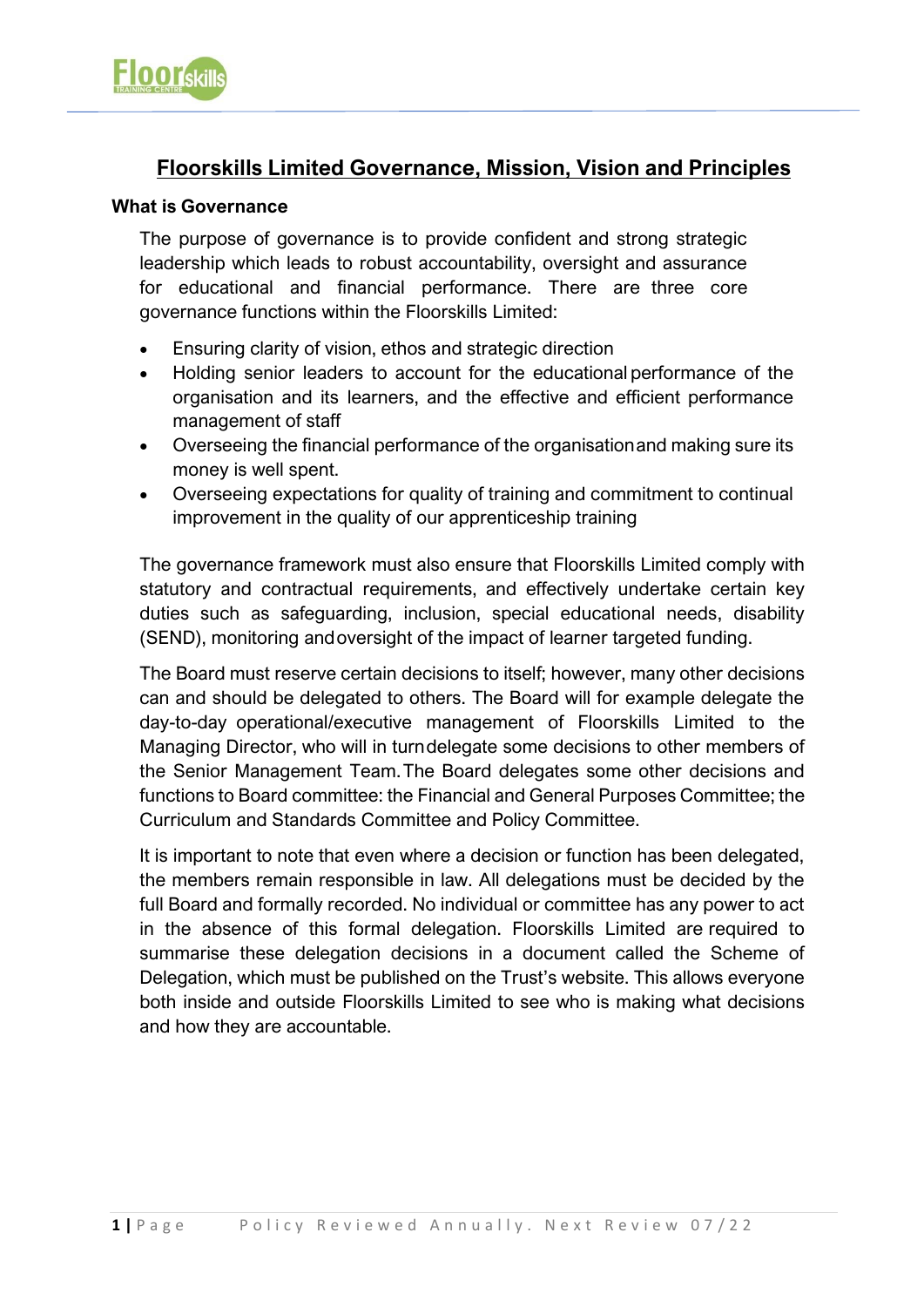

#### **Governance Structure**



**Committee Meetings take place October, February and June**

**Full Governance Meetings take place November, March and July**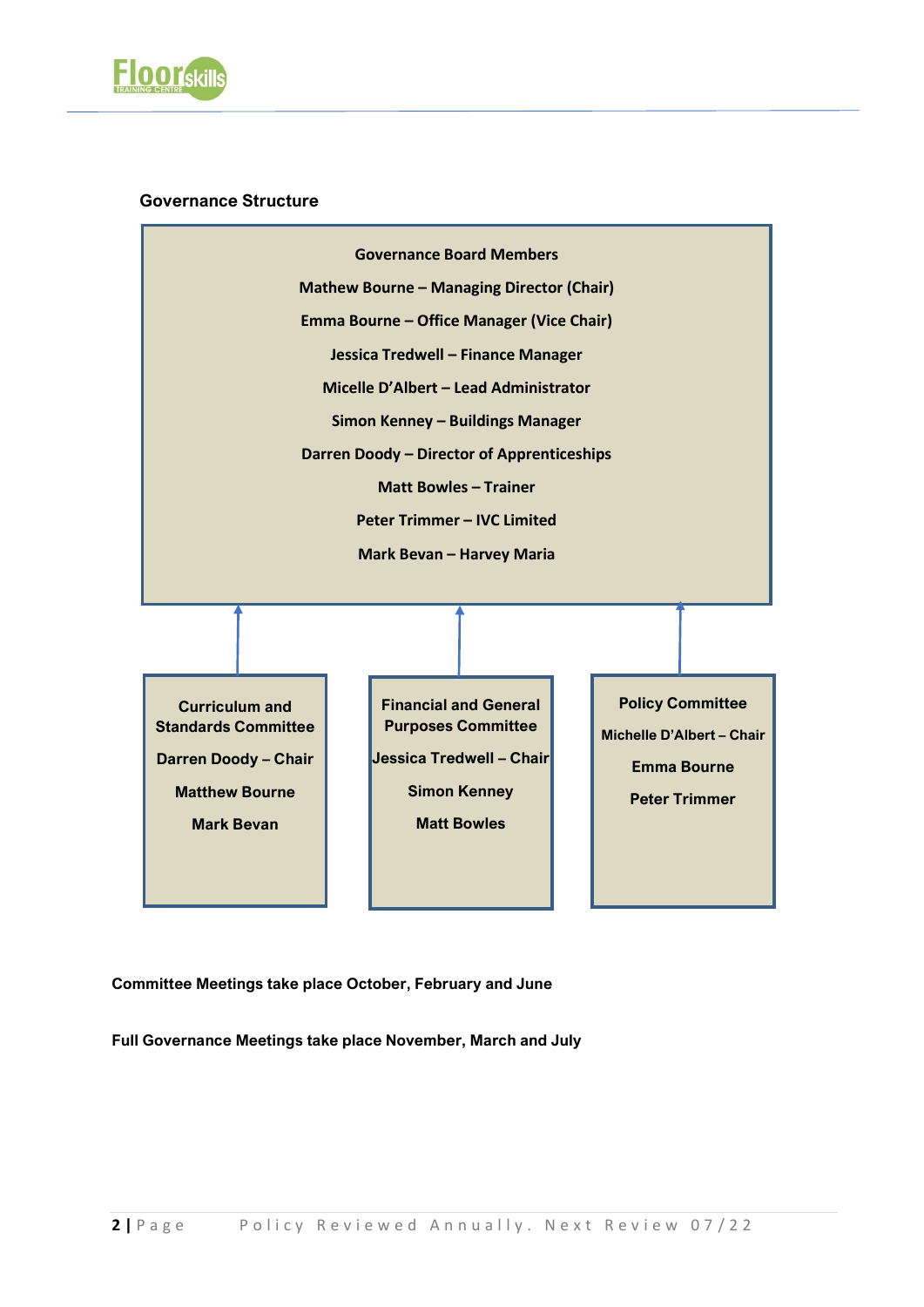

# **The Board**

The Board must ensure that Floorskills Limited uses its public funding effectively and with integrity and members must also ensure that there is a robust framework of controls which allows risk to be assessed andmanaged.

The members role is a strategic one and members must avoid involvement in operational matters other than the senior Management Team. Instead, the Board delegates operational functions to the Managing Director and holds the accountability for his senior management team of Floorskills Limited, and for the successful delivery of strategic objectives. The Board Members also monitor the academic and financial performance of Floorskills Limited and will ensure that action is taken when necessary.

The Chair of the Board of Governance is responsible for ensuring the effective functioning of the Board and for setting professional standards of governance. The Chair can also exercise certain emergency powerswhen necessary.

#### **Board Committees**

Specialised functions are best dealt with by a smaller committee of suitably skilled members, working alongside appropriate Senior Management Team members. Floorskills Limited currently operates three committees:

# • **Financial and General Purpose Committee**

This group provides oversight of the Boards financial performance and the work of internal andexternal auditors to ensure financial integrity. It monitors risks and the controls in place to mitigate them.

# • **Curriculum & Standards Committee**

This group holds Floorskills Limited's accountability for curriculum policies, educational outcomes, improvement plans and strategies. It also ensures the requirements of learners with special educational needs are met.

# • **Policy Committee**

This group ensures the timely and accurate drafting or revision of all Floorskills Limited's policies in line with Floorskills Limited's vision and strategy, and with statutory and regulatory requirements. It monitors government educational statements of practice and checks that these are consistent with Floorskills Limited's policies.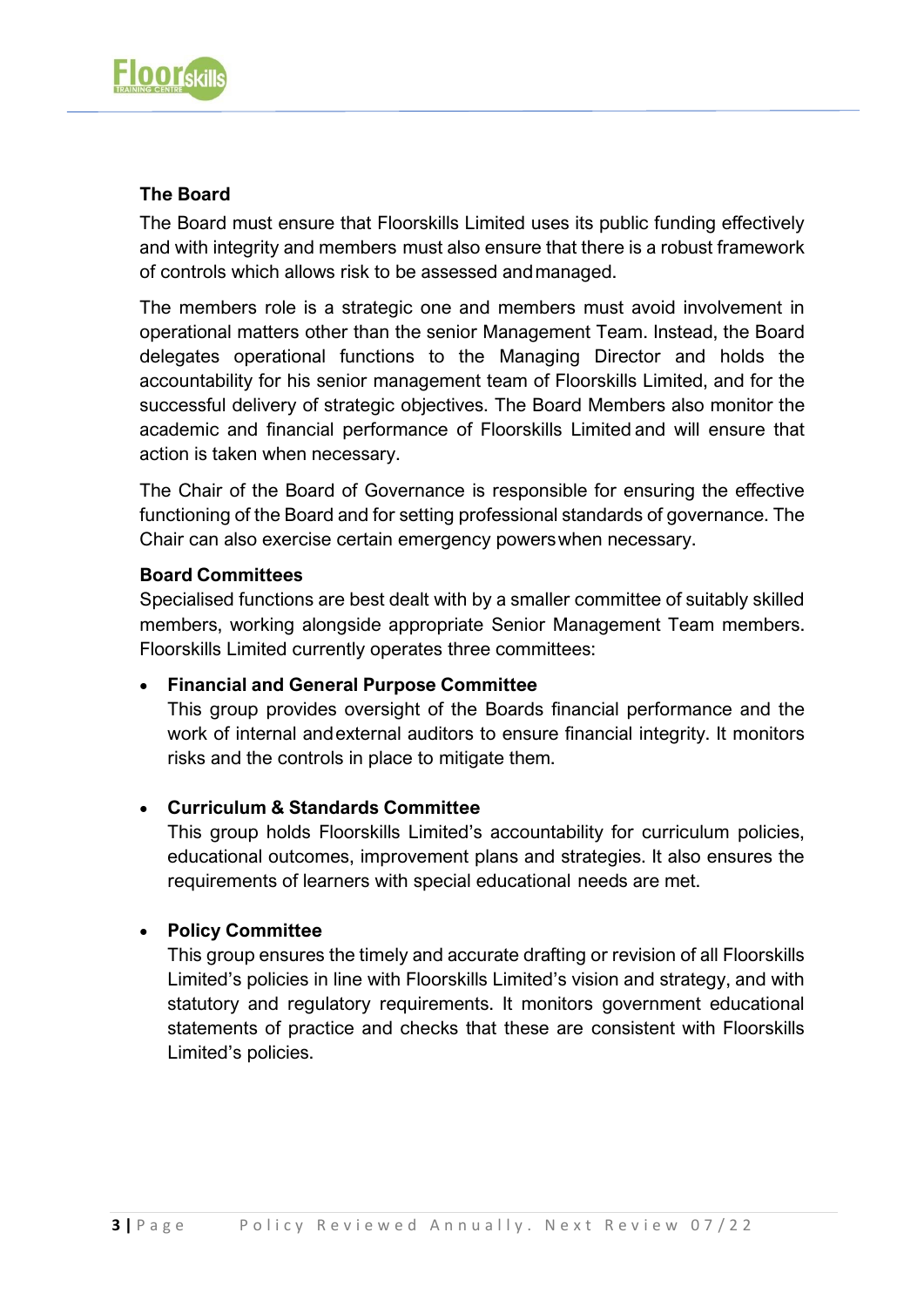

# **Governance Code of Conduct**

Floorskills Limited is a values-driven organisation, working to qualify young adults as floor fitters and develop them as key members of their community. It is vital that everyone involved in this work observes the highest standards.

#### **1. Statement of Purpose**

 $1.1.$ The Governance Code of Conduct seeks to establish common expectations of all those involved in governance within Floorskills Limited, to preserve the high ethical standards of the company and to ensure effective and professional working practices.

#### **2. Scope and Principles**

- $2.1.$ This Code and its expectations apply at all levels of governance within the Trust. As the role of governance is a public service, participants are required to adhere to the Nolan Principles(see page 8).
- $2.2.$ This Code should be updated in accordance with the general policy review process. However, changes can be made at any time if the Board of Trustees sees fit. The reviewprocess may be delegated but any changes must be approved by the full Board.

#### **3. Role & Responsibilities**

- $3.1.$ All those involved in governance within Floorskills Limited agree and confirm that:
	- we understand the purpose of the Board and the role of the Senior Management Team;
	- we accept that we have no legal authority to act individually, except when the Board has given us delegated authority to do so, and therefore we will only speak on behalf of the governing board when we have been specifically authorised to do so;
	- we accept collective responsibility for all decisions made by the Board or its delegated representatives. This means that we will not speak against majority decisions outsidethe board meeting;
	- we have a duty to act fairly and without prejudice, and in so far as we haveresponsibility for staff, we will fulfil all that is expected of a good employer;
	- we will encourage open governance and will act appropriately;
	- we will consider carefully how our decisions may affect the community.
	- we will always be mindful of our responsibility to maintain and develop the ethos and reputation of Floorskills Limited. Our actions within the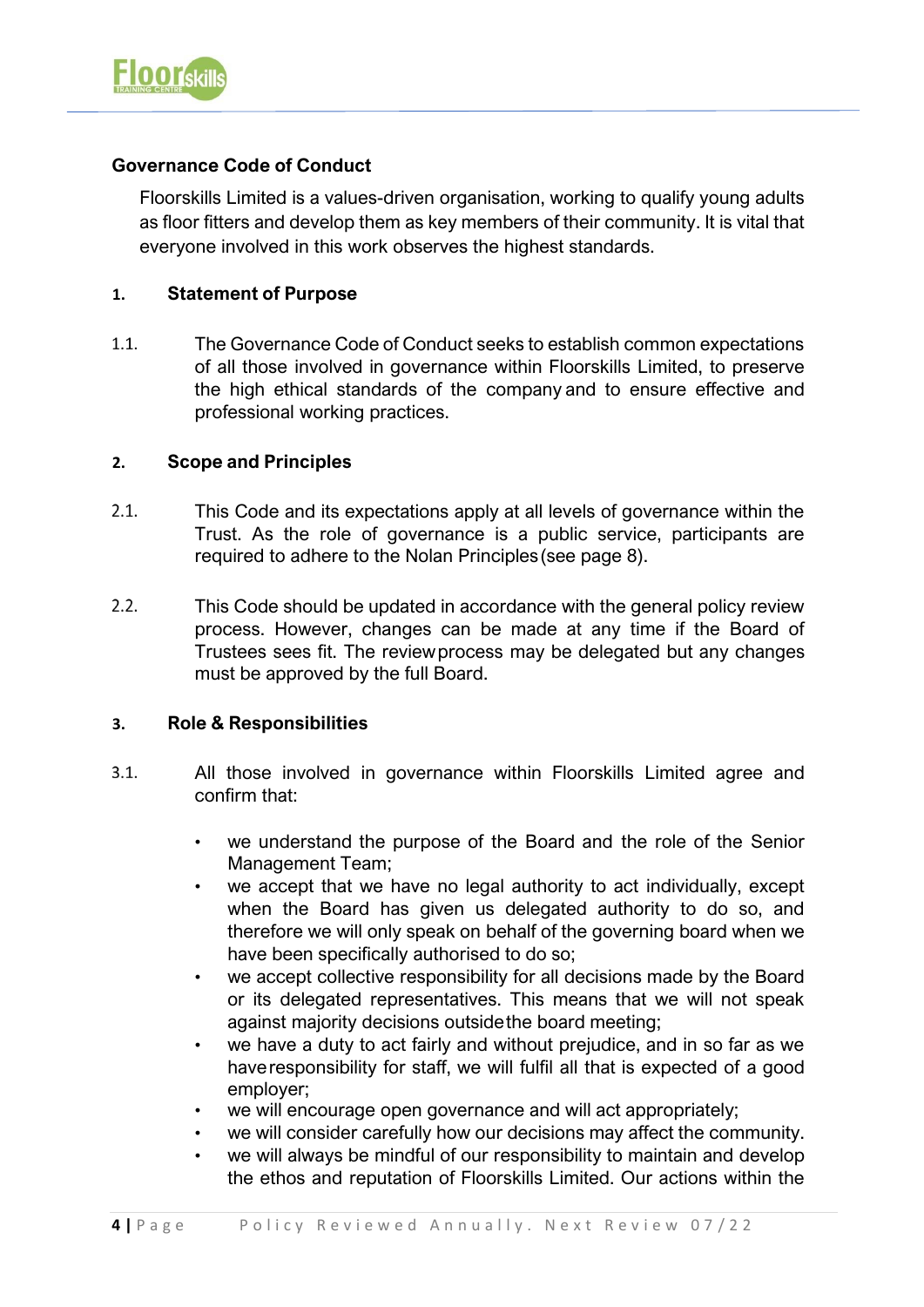

organisation andthe local community will reflect this;

- in making or responding to criticism or complaints we will follow the proceduresestablished by the governing board;
- we will actively support and challenge the executive leaders;
- we will accept and respect the difference in roles between the board and staff, ensuring that we work collectively for the benefit of the organisation;
- we will respect the role of the Senior Management Team and their responsibility for the day to day management of the organisation and avoid any actions that might undermine sucharrangements;
- we agree to adhere to Floorskills Limited's rules and polices and the procedures of the governingboard as set out by the relevant governing documents and law;
- when formally speaking or writing in our governing role we will ensure our comments reflect current organisational policy even if they might be different to our personal views;
- when communicating in our private capacity (including on social media) we will be mindful of and strive to uphold the reputation of the organisation.

# **4. Commitment**

•

- $4.1.$ All those involved in governance within Floorskills Limited agree and confirm that:
	- we acknowledge that accepting a governance role involves the commitment ofsignificant amounts of time and energy;
	- we will each involve ourselves actively in the work of the board, and accept our fair share of responsibilities, including service on committees or working groups;
	- we will make full efforts to attend all meetings and where we cannot attend explain inadvance why we are unable to do so;
	- if unable to attend a meeting, we will make every effort to contribute by sending inwritten comments;
	- we will get to know the organisation well and respond to opportunities to involve ourselvesin the organisations activities;
	- we accept that undertaking relevant training is a requirement;
	- we will consider in a structured way our individual and collective needs for induction, training and development;
	- we accept that in the interests of open governance, our full names, date of appointment, terms of office, roles on the governing board, attendance records, relevant business and pecuniary interests, category of governor and the body responsible for appointing us will be published on Floorskills Limited's website;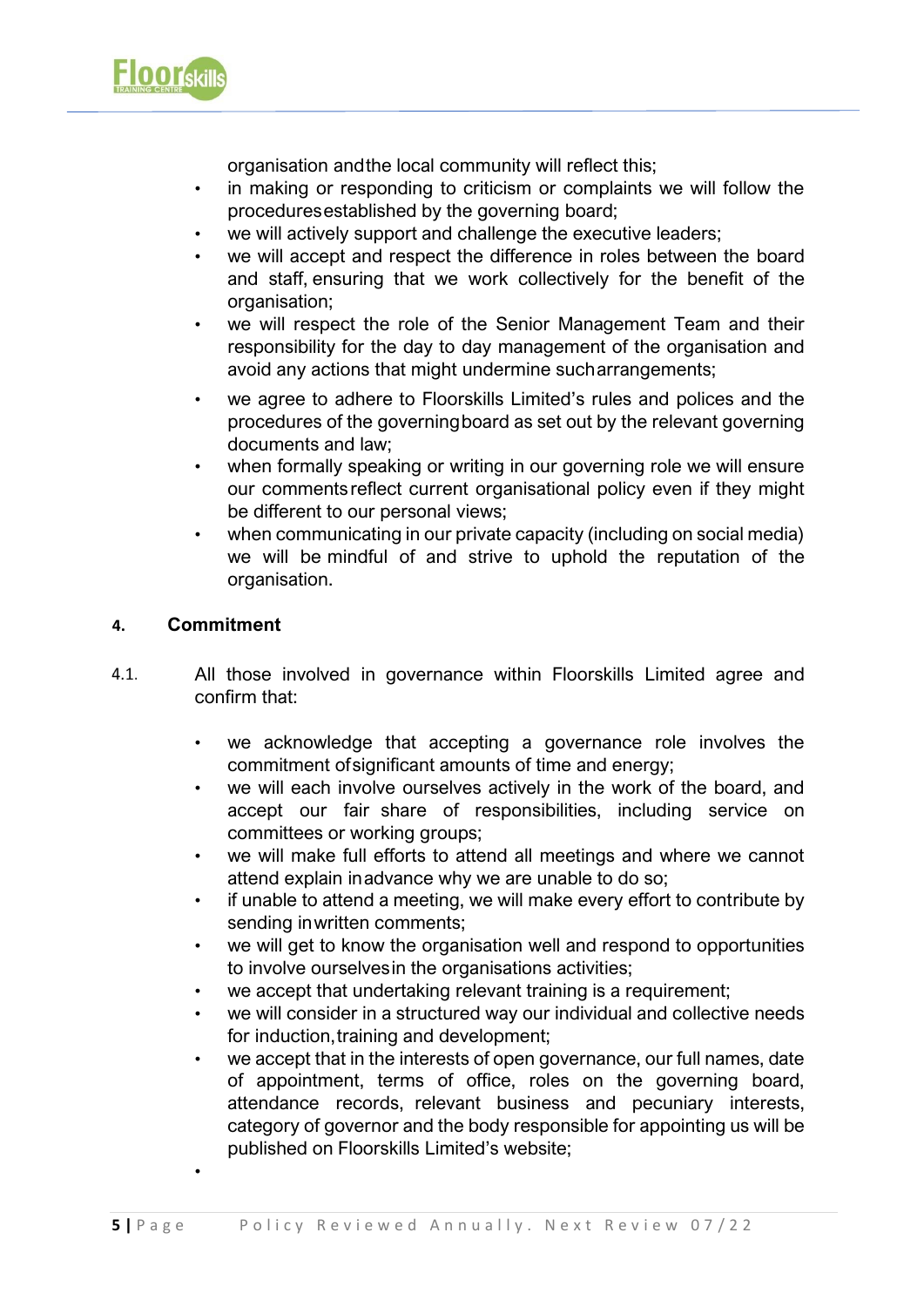

### **5. Relationships**

- $5.1.$ All those involved in governance within Floorskills Limited agree and confirm that:
	- we will strive to work as a team in which constructive working relationships are activelypromoted;
	- we will express views openly, courteously and respectfully in all our communications;
	- we will support the chair in their role of ensuring appropriate conduct both at meetingsand at all times;
	- we are prepared to answer queries from other governing board members in relation todelegated functions and take into account any concerns expressed, and we will acknowledge the time, effort and skills that have been committed to the delegated function by those involved;
	- we will seek to develop effective working relationships with the executive leaders, staffand parents, the organisation and other relevant agencies and the community.

#### **6. Confidentiality**

- $6.1.$ All those involved in governance within Floorskills Limited agree and confirm that:
	- we will observe complete confidentiality when matters are deemed confidential or where they concern specific members of staff or learners, both inside or outside of the organisation;
	- we will exercise the greatest prudence at all times when discussions regarding organisational business arise outside a governing board meeting;
	- we will not reveal the details of any governing board vote;
	- we will ensure all confidential papers are held and disposed of appropriately;
	- we understand that the requirements relating to confidentiality will continue to applyafter a Board member leaves office.

# **7. Conflicts of Interest**

- $7.1.$ All those involved in governance within Floorskills Limited agree and confirm that:
	- we will record any pecuniary or other business interest (including those related to people we are connected with) that we have in connection with the governing board's business. If any such conflicted matter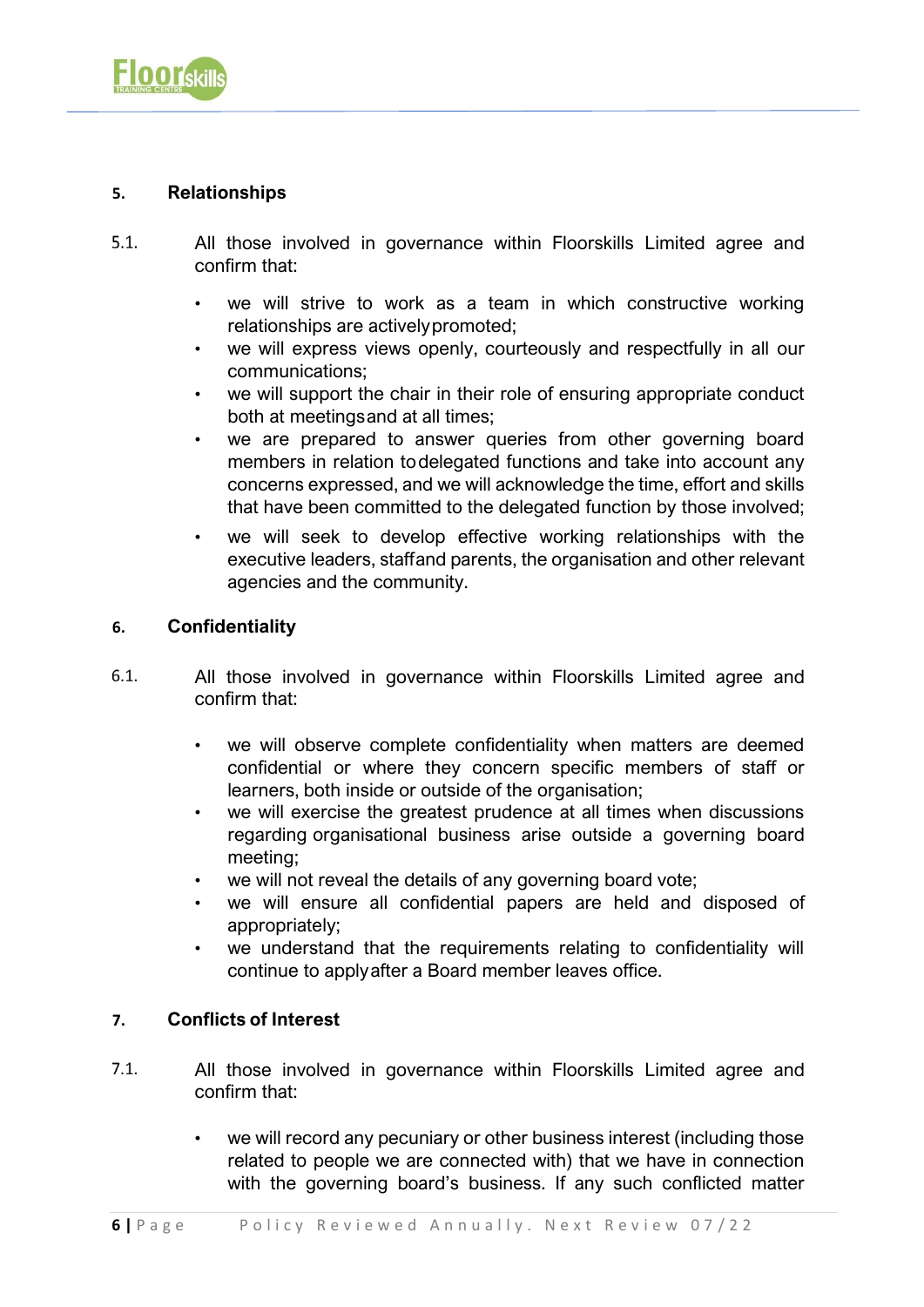

arises ina meeting we will offer to leave the meeting for the appropriate length of time;

- we will also declare any conflict of interest at the start of any meeting should thesituation arise;
- we will act in the best interests of Floorskills Limited as a whole and not as arepresentative of any group, even if elected to the governing board.

#### **8. Breach of this code**

- $8.1.$ Breach of this code is likely to constitute misconduct.
- $8.2.$ Allegations of misconduct against anyone involved in governance within Floorskills Limited will bedealt with according to the Terms of Reference appropriate for the level of governance involved.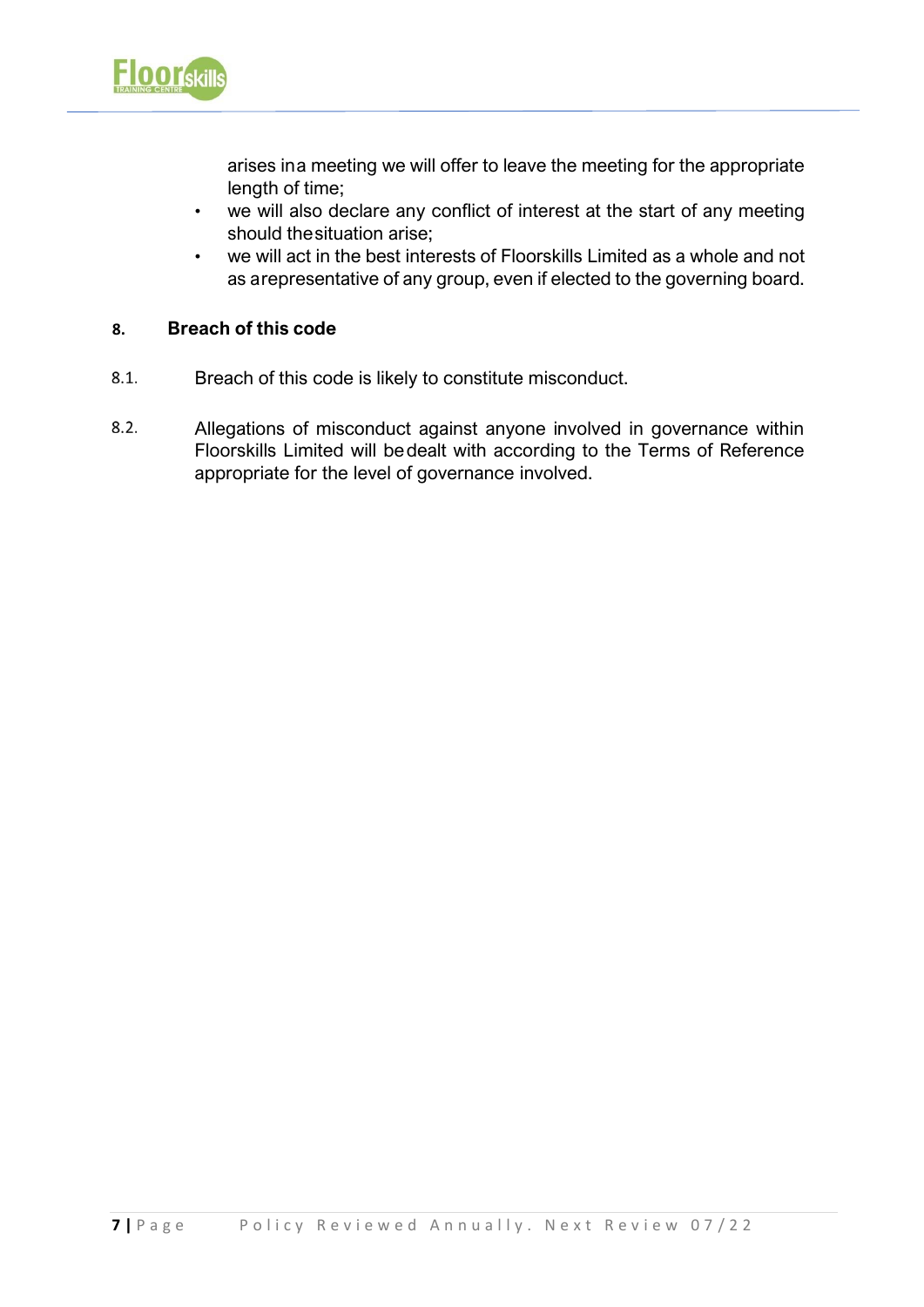

# **The Nolan Principles**

The Seven Principles of Public Life, known as the Nolan Principles, were defined by the Committeefor Standards in Public Life. They are as follows:

# **Selflessness**

Holders of public office should act solely in terms of the public interest.

# **Integrity**

Holders of public office must avoid placing themselves under any obligation to people or organisations that might try inappropriately to influence them in their work. They should not act ortake decisions in order to gain financial or other material benefits for themselves, their family, or their friends. They must declare and resolve any interests and relationships.

# **Objectivity**

Holders of public office must act and take decisions impartially, fairly and on merit, using the bestevidence and without discrimination or bias.

# **Accountability**

Holders of public office are accountable to the public for their decisions and actions and must submitthemselves to the scrutiny necessary to ensure this.

# **Openness**

Holders of public office should act and take decisions in an open and transparent manner. Information should not be withheld from the public unless there are clear and lawful reasons for sodoing.

# **Honesty**

Holders of public office should be truthful.

# **Leadership**

Holders of public office should exhibit these principles in their own behaviour. They should actively promote and robustly support the principles and be willing to challenge poor behaviour wherever itoccurs.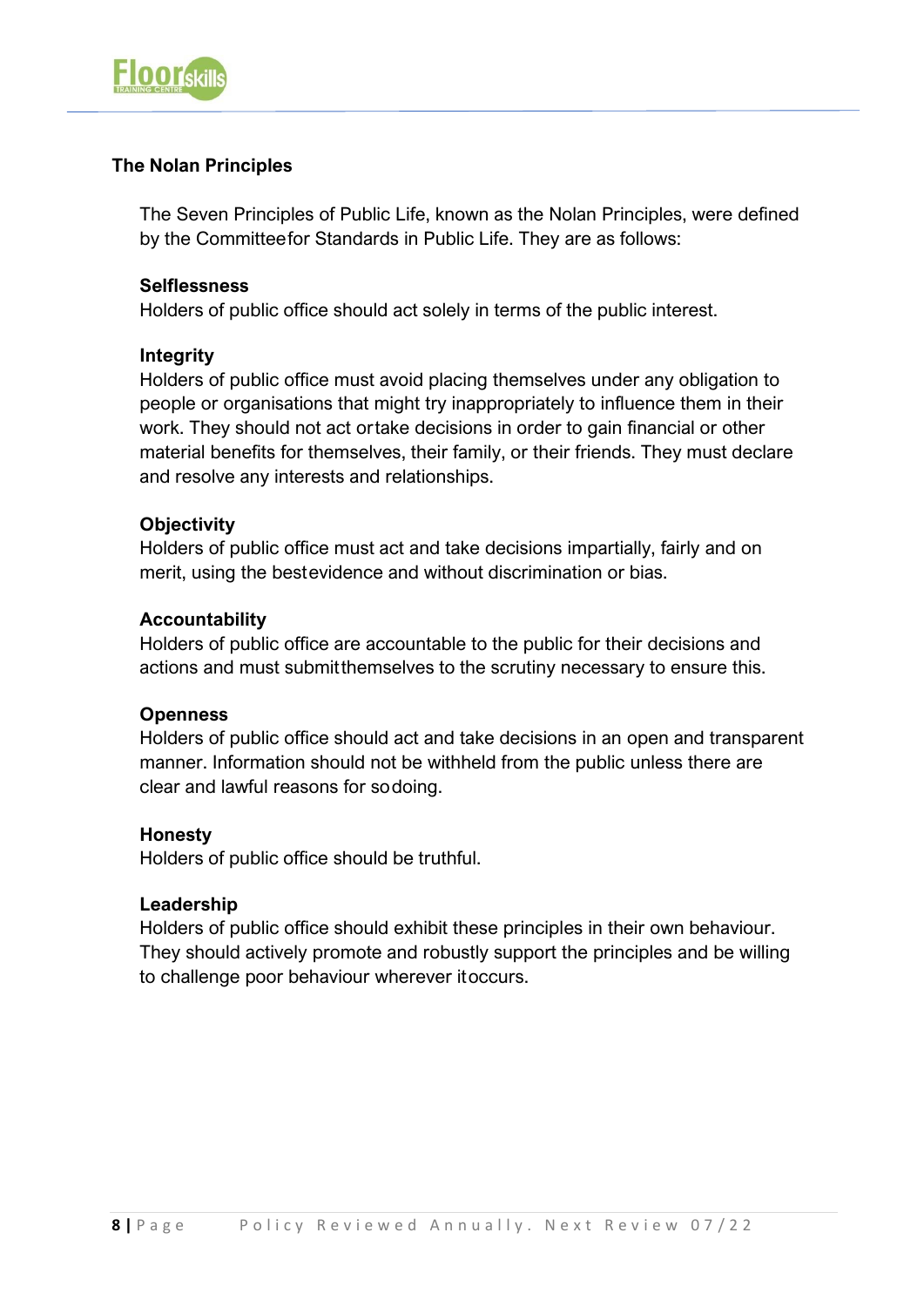

# **Ethical Leadership at Floorskills Limited**

Floorskills Limited upholds the National Governance Association's Framework for Ethical Leadership in Education, which starts with and builds on the Nolan Principles. Floorskills Limited serve young people and adults, which aids in developing them into fulfilled and valuedcitizens. As role models for learners, how we behave as leaders is as important as what we do. Leaders should show leadership through the following personal characteristics or virtues:

#### **Trust** | leaders are trustworthy and reliable

We hold trust on behalf of young adults and adults and should be beyond reproach. We are honest about our motivations.

#### **Wisdom** | leaders use experience, knowledge and insight

We use experience, knowledge, insight, understanding and good sense to make sound judgements.We demonstrate restraint and self-awareness, act calmly and rationally, exercise moderation and propriety as we serve our learners and colleges wisely.

# **Kindness** | leaders demonstrate respect, generosity of spirit, understanding and good temper

We give difficult messages humanely where conflict is unavoidable.

### **Justice** | leaders are fair and work for the good of all learners

We work fairly for the good of learners from all backgrounds. We seek to enable all young people and adults tolead useful, happy and fulfilling lives.

#### **Service** | leaders are conscientious and dutiful

We demonstrate humility and self-control, supporting the structures and rules which safequard quality. Our actions protect high-quality education.

# **Courage** | leaders work courageously in the best interests of young people and adults

We protect their safety and their right to a broad, effective and creative education. We hold one another to account courageously.

#### **Optimism** | leaders are positive and encouraging

Despite difficulties and pressures, we are developing excellent education to change the world for thebetter.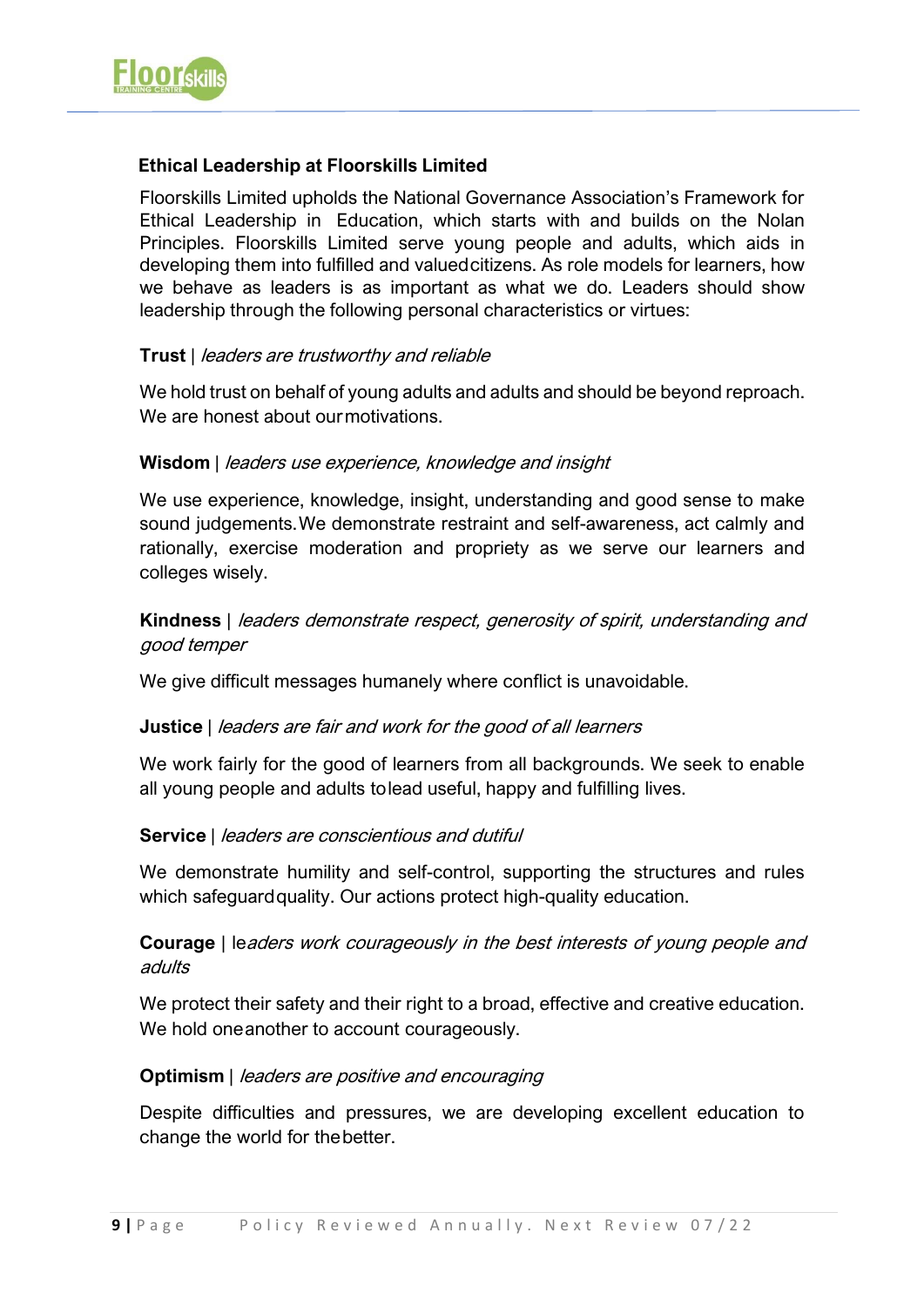

# **Quality and High Standard in our Apprenticeship Training**

We are committed to the continual improvement of quality and learner experience. This to enable all our learners to fulfil their potential and enhance their personal and careers.

We have an annual Quality Improvement plan that captures key quality performance measures and targeted outcomes. Our quality KPI's include

- Aim for all our apprentices to stretch and challenge themselves to pass their EPA with distinction
- All our tutors to be observed and graded as a minimum of Good
- Aim for minimum of 90% of employers rating our apprenticeship delivery as good and or excellent
- Work with employers and apprentices in the co-design of our apprenticeship programmes and gain their direct input into enhancements annually
- Celebrate our apprentices success through our communication channels , national awards

#### **Scheme of Delegation**

The tables below set out Floorskills Limited's Scheme of Delegation. This shows which decisions are made at which level of governance, and who will be consulted and provide input as part of the decision- making process. It reflects the roles and responsibilities discussed previously. The Board must review this document every academic year.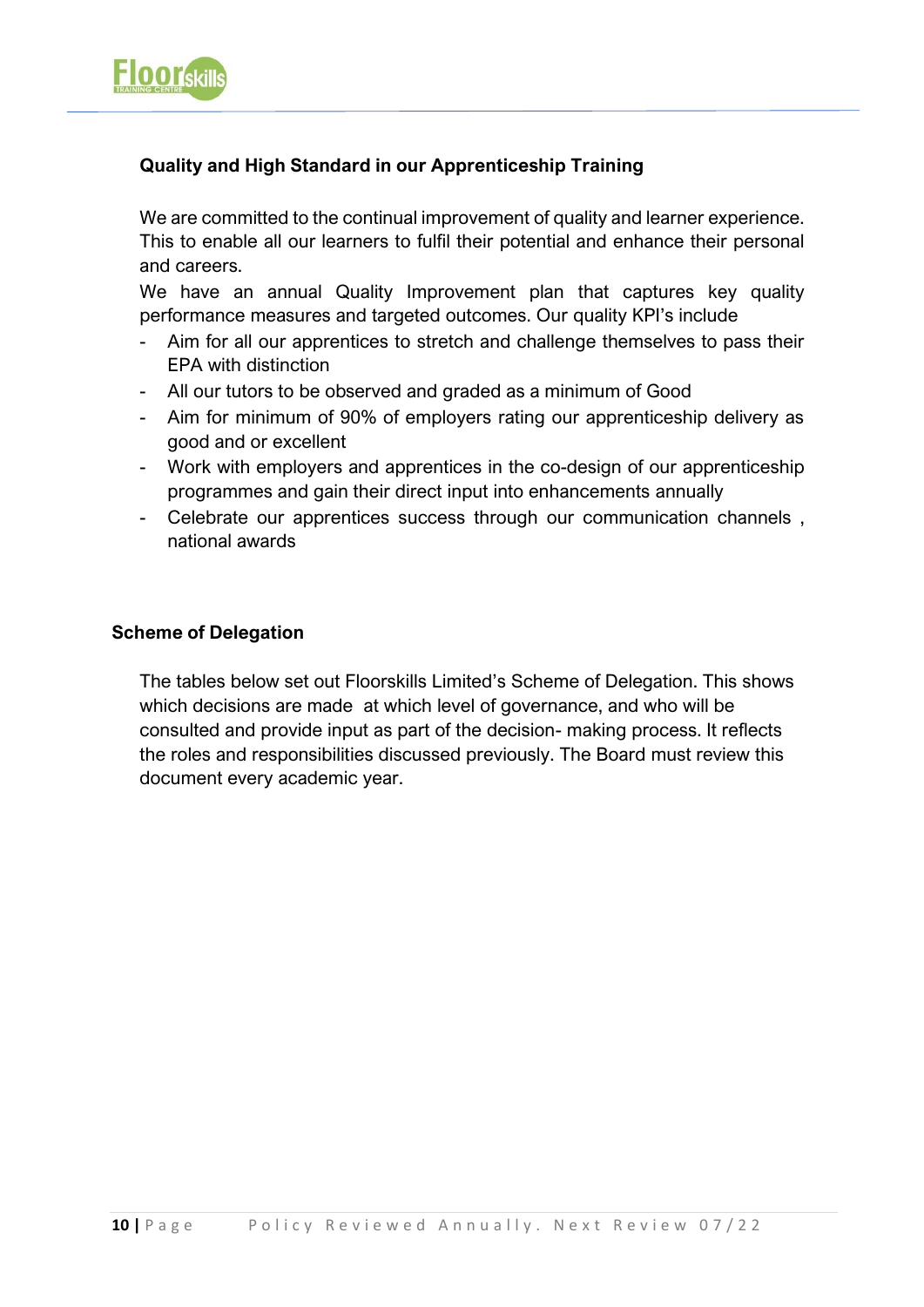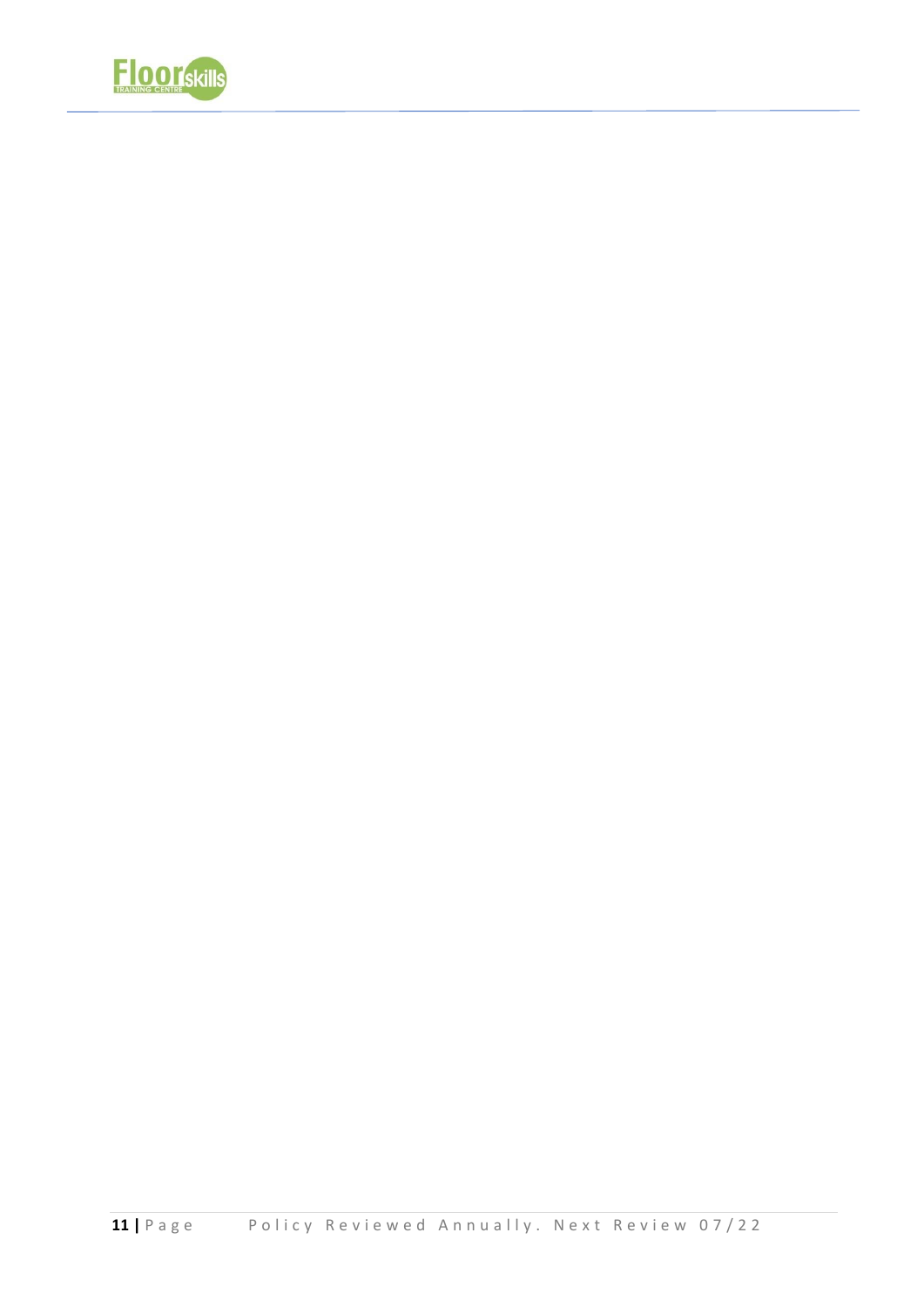

| Area of<br>work        | <b>Decision</b>                                                                                 | Full<br><b>Board</b><br><b>Members</b> | CS<br><b>Cttee</b> | <b>FGP</b><br><b>Cttee</b> | <b>Policy</b><br><b>Cttee</b> |
|------------------------|-------------------------------------------------------------------------------------------------|----------------------------------------|--------------------|----------------------------|-------------------------------|
| People &<br>structures | Appoint or remove Members                                                                       | $\checkmark$                           | ✓                  | ✓                          |                               |
|                        | Appoint or remove Chair and Vice Chair                                                          | $\checkmark$                           | $\checkmark$       | $\checkmark$               |                               |
|                        | Approve role/Terms of Reference and job descriptions for<br><b>Members and Committee Chairs</b> | ✓                                      |                    |                            |                               |
|                        | Appoint & remove Committee Members                                                              | ✓                                      | $\checkmark$       | ✓                          |                               |
|                        | Appoint & remove Committee Chairs                                                               | ✓                                      | ✓                  | ✓                          |                               |
|                        | Review and approve Articles of Association                                                      | ✓                                      |                    |                            |                               |
|                        | Agree and review terms of reference for Board Committees                                        | ✓                                      |                    |                            |                               |
|                        | Annually agree and review Board Committees                                                      | ✓                                      |                    |                            |                               |
|                        | Agree Quarterly Full Board Meetings                                                             | ✓                                      |                    |                            |                               |
|                        | Agree Quarterly Committee Meetings                                                              | ✓                                      |                    |                            |                               |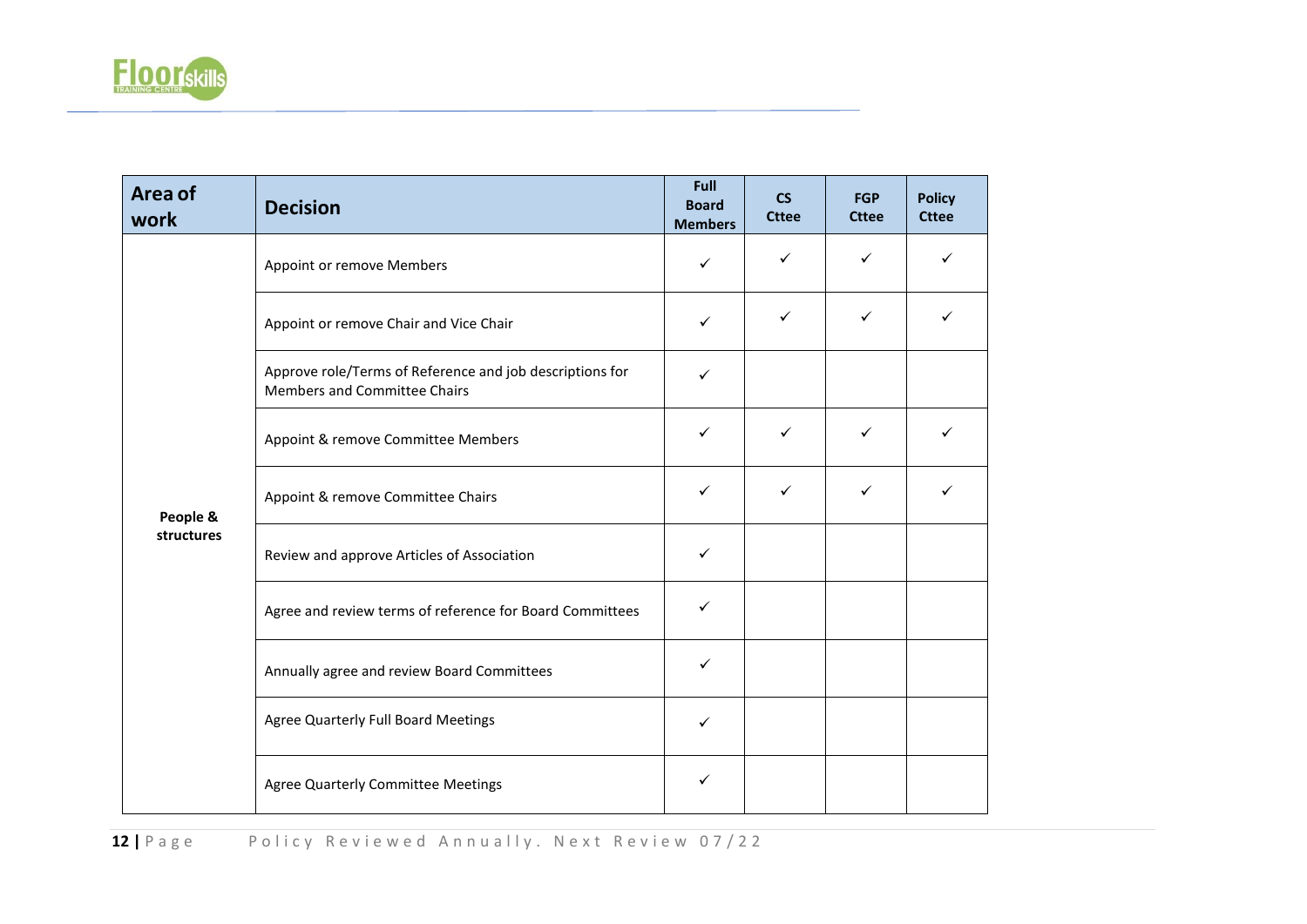

| Area of<br>work        | <b>Decision</b>                                   | <b>Full</b><br><b>Board</b><br><b>Members</b> | <b>CS</b><br><b>Cttee</b> | <b>FGP</b><br><b>Cttee</b> | <b>Policy</b><br><b>Cttee</b> |
|------------------------|---------------------------------------------------|-----------------------------------------------|---------------------------|----------------------------|-------------------------------|
| People &<br>structures | Carry out skills audit and recruitment of members | $\checkmark$                                  |                           |                            |                               |
|                        | Annual self-review of Board and committees        | ✓                                             | $\checkmark$              | ✓                          | ✓                             |
|                        | Review and agree Organisation structures          | $\checkmark$                                  | $\checkmark$              | ✓                          | ✓                             |
|                        | Annual self-review of Committees                  | $\checkmark$                                  | $\checkmark$              | $\checkmark$               | ✓                             |
|                        | Annual performance review of Board Chair          | $\checkmark$                                  | $\checkmark$              | ✓                          | ✓                             |
|                        | Annual review of Committee Chairs                 | $\checkmark$                                  | $\checkmark$              | $\checkmark$               | ✓                             |
|                        | Succession planning for Board                     | $\checkmark$                                  |                           |                            |                               |
|                        | Agree annual schedule of Board work               | ✓                                             |                           |                            |                               |
|                        | Agree annual schedule of Committee work           | ✓                                             |                           |                            |                               |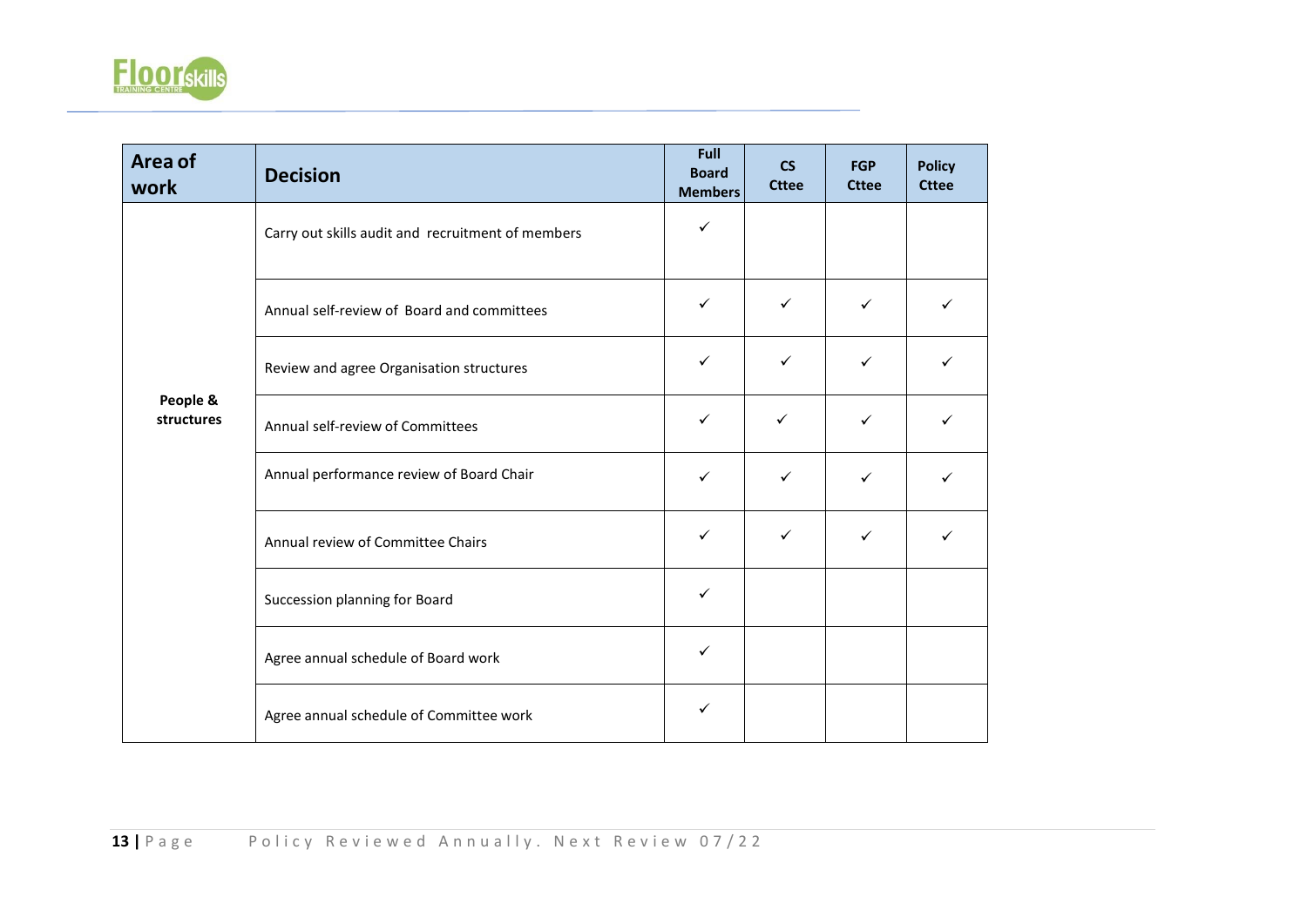

| Area of<br>work | <b>Decision</b>                                                  | Full<br><b>Board</b><br><b>Members</b> | $\mathsf{CS}\phantom{0}$<br><b>Cttee</b> | <b>FGP</b><br><b>Cttee</b> | <b>Policy</b><br><b>Cttee</b> |
|-----------------|------------------------------------------------------------------|----------------------------------------|------------------------------------------|----------------------------|-------------------------------|
| <b>Strategy</b> | Approve and publish Annual Report and Accounts                   | $\checkmark$                           |                                          |                            |                               |
|                 | Establish, maintain & publish Minutes of Meetings                | $\checkmark$                           | $\checkmark$                             | $\checkmark$               | ✓                             |
|                 | Provide annual report of Floorskills Limited performance         | ✓                                      |                                          |                            |                               |
|                 | Provide annual report of SAR & QIP                               | ✓                                      | ✓                                        | ✓                          |                               |
|                 | Approve policies                                                 | $\checkmark$                           |                                          |                            | ✓                             |
|                 | Review and approve Mission statement of Floorskills Limited      | ✓                                      | ✓                                        |                            |                               |
|                 | Review Trust Strategic Plan & agree key priorities and KPIs      | ✓                                      | ✓                                        | ✓                          |                               |
|                 | Plan budget for Floorskills Limited key priorities               | ✓                                      |                                          | ✓                          |                               |
|                 | Approve academy-level procedures                                 | ✓                                      |                                          |                            | ✓                             |
|                 | Determine annually central spend/top slice/<br>services provided | ✓                                      |                                          | ✓                          |                               |
|                 | Review risk register                                             | $\checkmark$                           |                                          |                            |                               |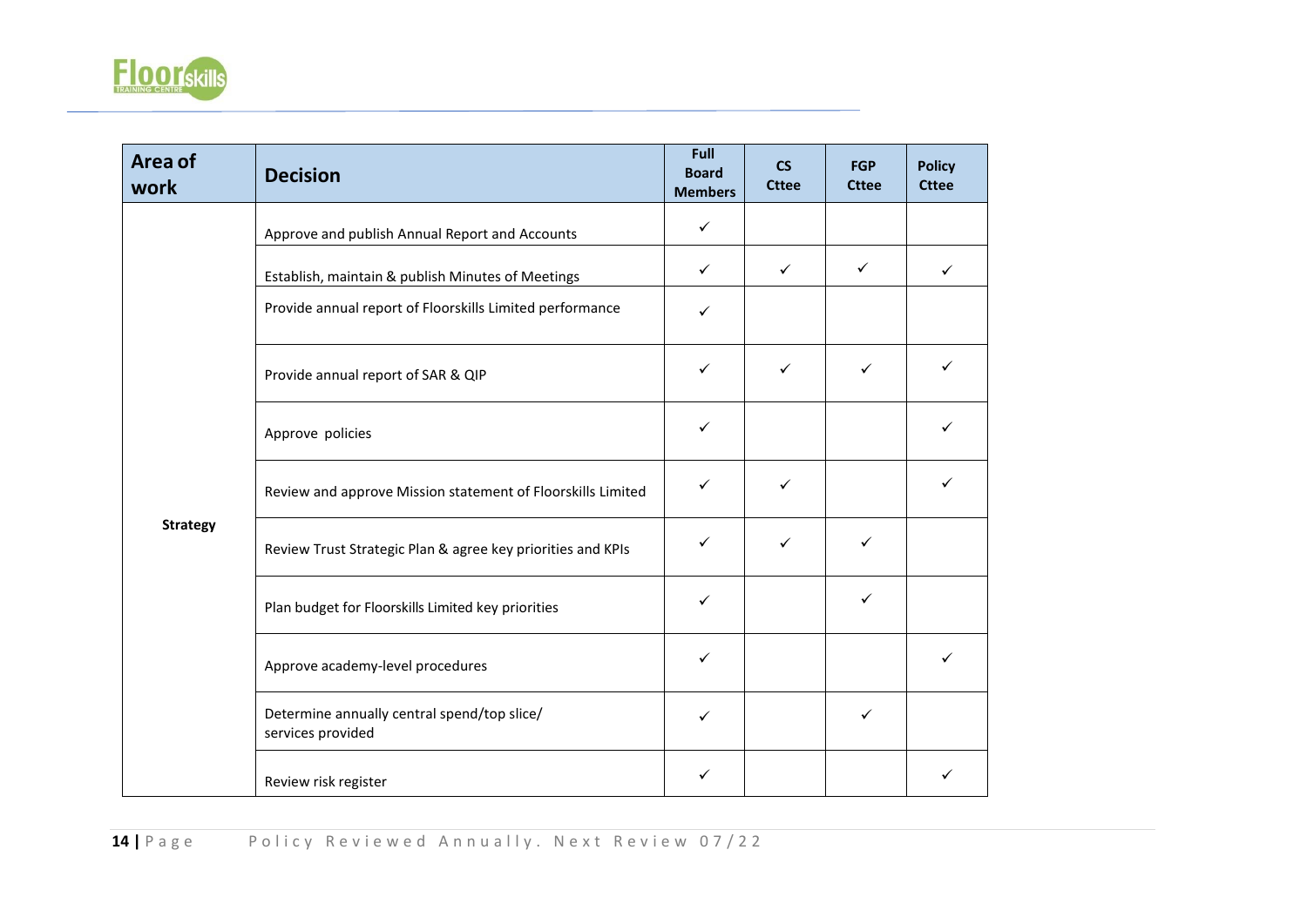

| Area of<br>work              | <b>Decision</b>                                                                      | <b>Full</b><br><b>Board</b><br><b>Members</b> | $\mathsf{CS}$<br><b>Cttee</b> | <b>FGP</b><br><b>Cttee</b> | <b>Policy</b><br><b>Cttee</b> |
|------------------------------|--------------------------------------------------------------------------------------|-----------------------------------------------|-------------------------------|----------------------------|-------------------------------|
| <b>Holding to</b><br>account | Agree reporting arrangements for progress on<br>Floorskills Limited key priorities   | ✓                                             |                               |                            |                               |
|                              | Undertake performance management of Managing Director                                | ✓                                             |                               |                            |                               |
|                              | Undertake performance management of Chairs                                           | ✓                                             |                               |                            |                               |
|                              | Agree arrangements for Member monitoring                                             | ✓                                             |                               |                            |                               |
|                              | Review purchases of training equipment requirements                                  |                                               | ✓                             |                            |                               |
|                              | Review annually the need to appoint external member of<br>Board                      |                                               |                               |                            |                               |
|                              | Agree auditing & reporting for matters of compliance (e.g.<br>safeguarding, H&S etc) | ✓                                             |                               |                            |                               |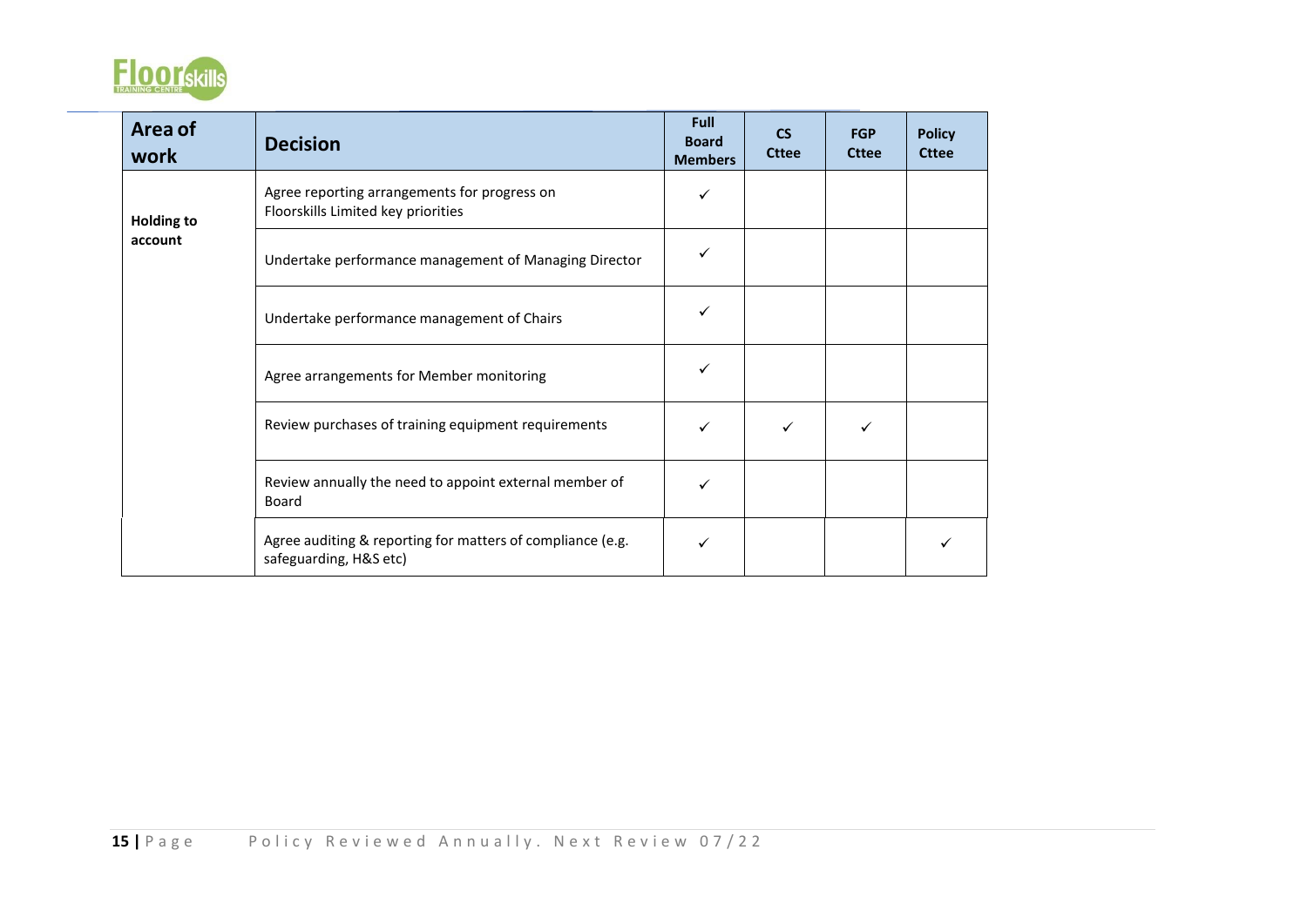

| Area of<br>work               | <b>Decision</b>                                                                     | Full<br><b>Board</b><br><b>Members</b> | $\mathsf{CS}\phantom{0}$<br><b>Cttee</b> | <b>FGP</b><br><b>Cttee</b> | <b>Policy</b><br><b>Cttee</b> |
|-------------------------------|-------------------------------------------------------------------------------------|----------------------------------------|------------------------------------------|----------------------------|-------------------------------|
| <b>Financial</b><br>oversight | Appoint Financial & General Purpose Chair                                           | $\checkmark$                           |                                          | ✓                          |                               |
|                               | Establish & review Financial requirements                                           | $\checkmark$                           |                                          | $\checkmark$               |                               |
|                               | Receive external auditor's report                                                   | $\checkmark$                           | $\checkmark$                             |                            |                               |
|                               | Agree changes in Policy                                                             | $\checkmark$                           |                                          |                            | ✓                             |
|                               | Agree changes in curriculum                                                         | $\checkmark$                           | $\checkmark$                             |                            |                               |
|                               | Monitor organisation expenditure against budget                                     | $\checkmark$                           |                                          | $\checkmark$               |                               |
|                               | Monitor private course expenditure against budget                                   | ✓                                      |                                          | ✓                          |                               |
|                               | Monitor and agree staff appraisals and pay progression                              | $\checkmark$                           |                                          | ✓                          |                               |
|                               | Review organisation-wide value for money benchmarking                               | ✓                                      |                                          | ✓                          |                               |
|                               | Review academic value for money benchmarking                                        | $\checkmark$                           |                                          | ✓                          |                               |
|                               | Develop organisation-wide procurement strategies and<br>efficiencysavings programme | ✓                                      |                                          | ✓                          |                               |
|                               | Obtain and review all types of insurance across the<br>organisation                 | ✓                                      |                                          | ✓                          |                               |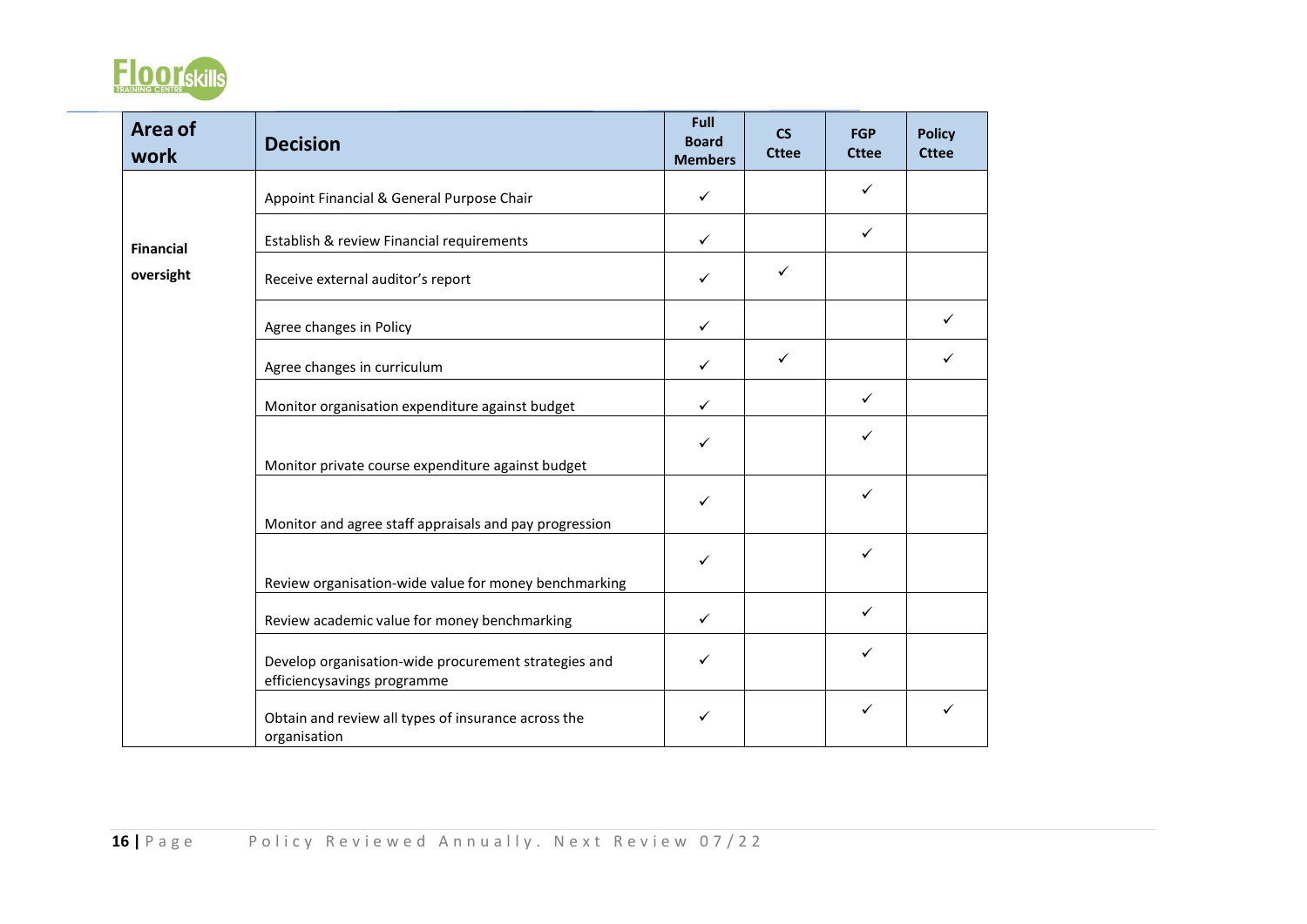# **Board Members & Chair Role Description & Person Specification**

The Board members and Chairs take on the ultimate legal and financial responsibility forall the activities of the organisation. They maintain an overview of policy and strategic direction rather than being involved in day-to-day operations. The role of the Board members and Chairs is summarised below.

# **Vision and Leadership**

- To be committed to the vision, mission and values of the organisation.
- To provide strategic direction, including agreeing and monitoring strategic plans.
- To keep informed of the activities of the organisation and the wider issues that affect its work.
- To ensure the work of the organisation is monitored and evaluated.

# **Accountability & Legal Responsibilities**

- To ensure the organisation complies with its governing document (e.g. constitution ormemorandum and articles of association).
- To ensure the organisation keeps to the law, including charity and company law.
- To ensure the organisation makes efficient use of resources, in particular that all monies are applied to its objects, agreed plans and budgets.
- To ensure that risks to the organisation, staff, volunteers and service users are at an acceptable level and are effectively managed.
- To be accountable to membership, funders and other stakeholders.

# **Financial & Staff Management**

- To understand the financial position of the organisation.
- To ensure the organisation's finances are properly managed.
- To ensure the organisation operates within its agreed accounting policies.
- To ensure adequate financial resources for the organisation.
- To contribute to fundraising strategies.
- To ensure the organisation is properly insured against all reasonable liabilities.
- To ensure the organisation is a responsible employer and adheres to legislation.
- To effectively support and manage the chief officer.

# **Qualities and Skills of Management Committee Members**

- Good leadership skills.
- Understanding of and commitment to the organisations mission and values.
- Impartiality and fairness.
- Ability to respect confidences.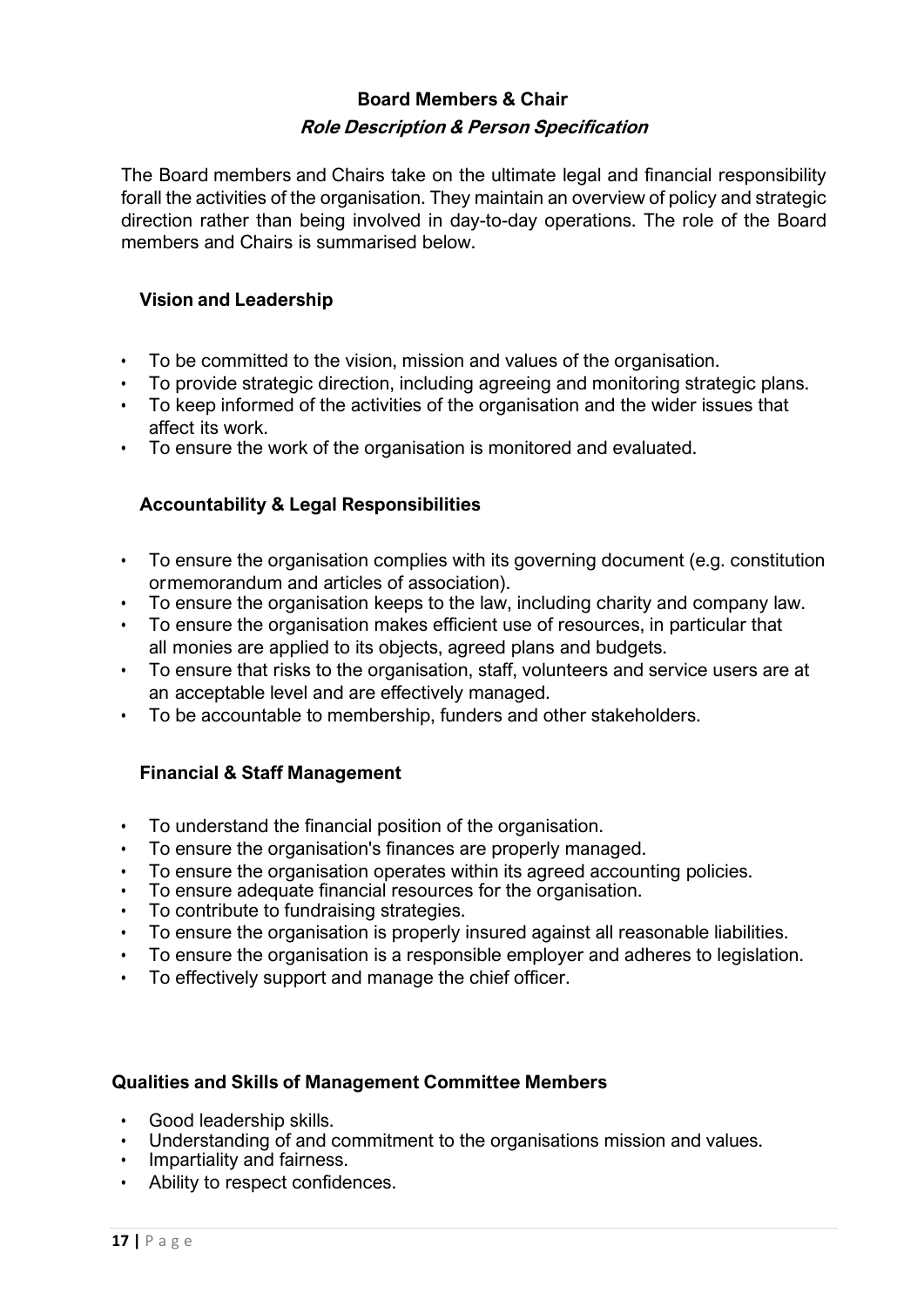• Good timekeeping.

# **Time Commitment Required**

- The term of office for Management Committee members is required quarterly.
- The role generally requires a commitment of 3 hours per quarter per year.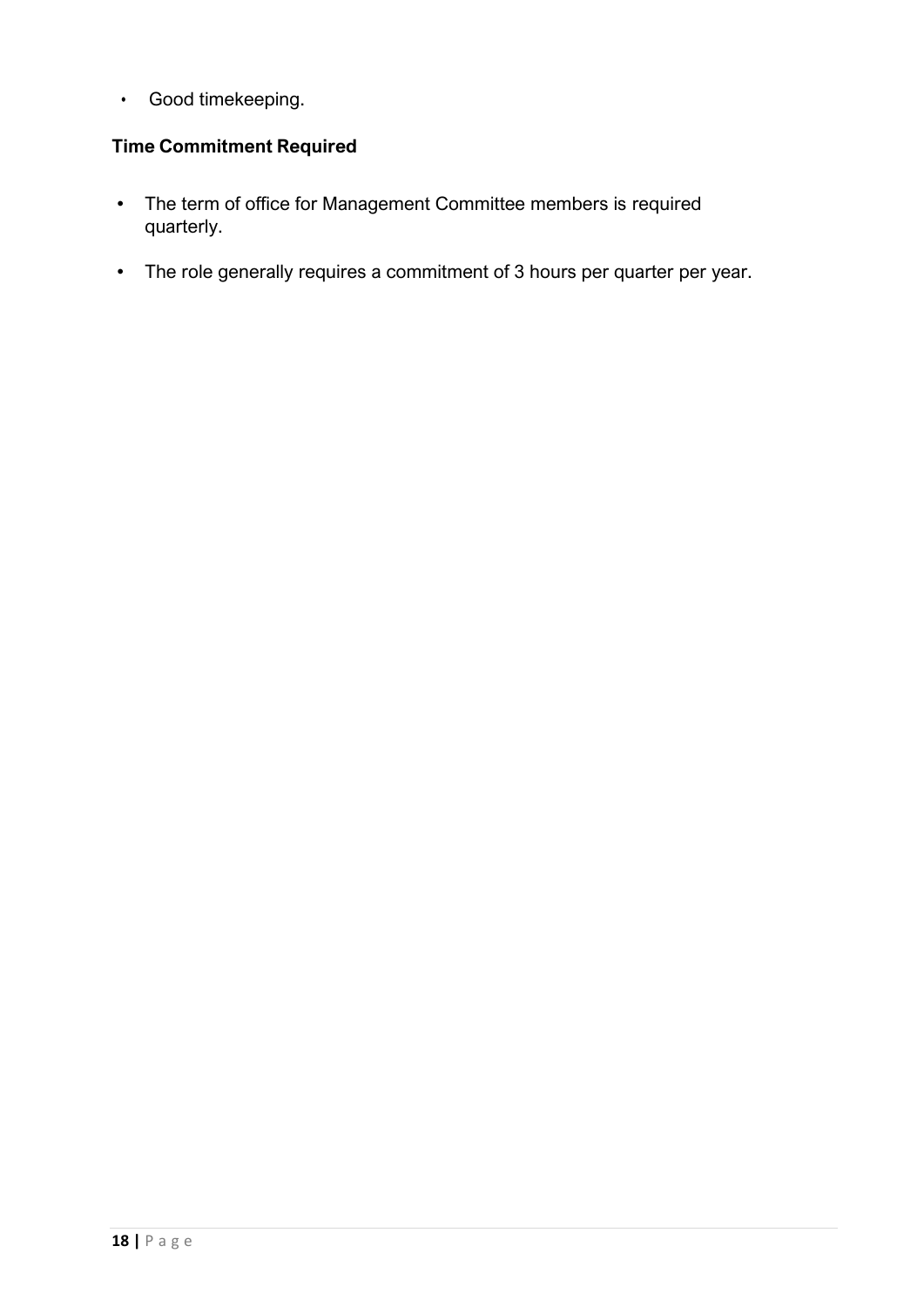# **Job Descriptions**

# **Chair**

Elected from within Floorskills Limited Board Members

# Mission statement of Board

Chair shall be the Managing Director of Floorskills Limited. The Chair shall preside at all meetings of the Board. Shall have charge of the general and active management of the business of Floorskills Limited and shall see that all orders and resolutions of the Committees are carried out. The Chair shall submit a report of the operations of the Annual General Meeting.

# **Major activities**:

- 1. Chair meetings of the Board of Governance.
- 2. Chair the Annual General Meeting (AGM).
- 3. Make an "annual" report to each AGM in term of office.
- 4. Ensure that the organisation operates in accordance ESFA guidelines.
- 5. Advise on appointment of members.
- 6. Ensure that decisions of Committees are implemented.
- 7. Ensure that decisions of Annual General Meetings are implemented.
- 8. Take responsibility for the long-term future of Floorskills Limited.
- 9. Represent Floorskills Limited or delegate a representative on appropriate national and international bodies meetings.
- 10.Act as a figurehead for Floorskills Limited at its own meetings.
- 11.Act as a figurehead for Floorskills Limited at exterior meetings.
- 12.Act as authorised signatory of Floorskills Limited cheques.
- 13.Decide upon a suitable speaker for the Annual General meeting and initiate invitation to external clients or public bodies.
- 14.Present awards or prizes given by Floorskills Limited.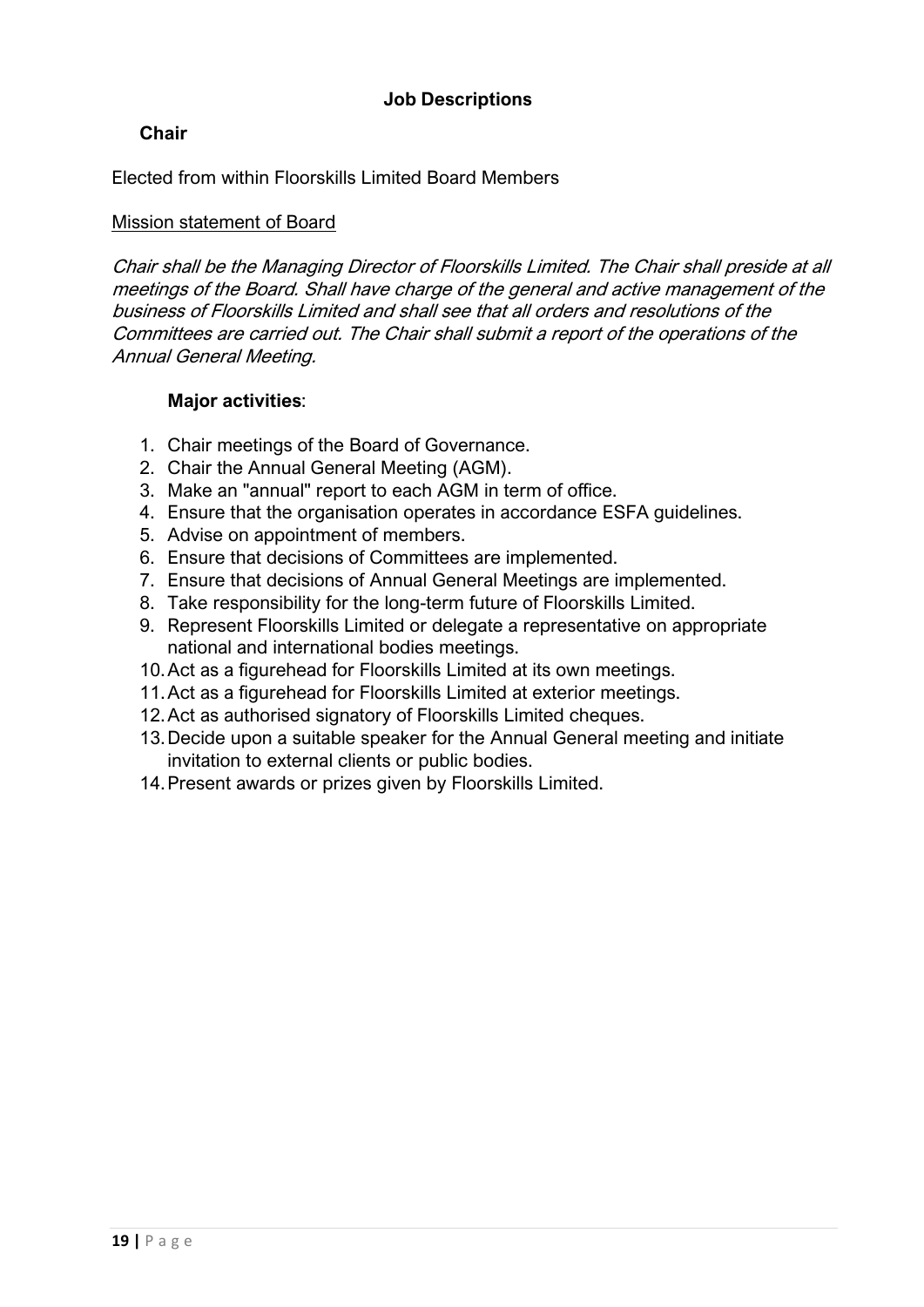# **Vice Chair**

Elected from within Floorskills Limited Board Members

# Mission statement of Board

The Vice-Chair shall be vested with all the powers and shall perform all the duties of the Chair during the absence of the latter.

# **Major Activities:**

- 1. Cover for Chair at meetings if the Chair is unavailable.
- 2. Familiarise himself/herself with the role of the Chair so that continuity is maintained if the Chair retires.
- 3. Undertake any Floorskills Limited function/project designated by the Chair ( $e.g.$ temporary editor of newsletter).
- 4. Act on the Chair's behalf at any formal function (*i.e.* meetings/seminars).
- 5. Provide help and guidance to any members on Committees.
- 6. Interface between Members and Chair, if required.
- 7. Actively seek feedback about the members at Committee meetings.
- 8. Act as authorised signatory of Floorskills Limited cheques.

# **Members**

Elected from within Floorskills Limited Board Members

# Mission statement of Board

The Members will ensure that the team provides high quality service in supporting meetings of Floorskills Limited its committees and full Board Membership, as well as the involvement of decisions making as part of their role in challenging senior managers. This role will also need to ensure that the decisions are made in accordance with legislation and ESFA guidelines. The role will also need to ensure the service is able to support a range of other meetings including Sub Committees and full Board Membership.

# **Major Activities:**

- 1. To be committed to the vision, mission and values of the Board.
- 2. To provide strategic direction, including agreeing and monitoring strategic plans.
- 3. To keep informed of the activities of the committees and the wider issues that affect its work.
- 4. To ensure the work of the Committees are monitored and evaluated.
- 5. To govern and direct the committees through collective decision making
- 6. To be a pool of expertise and advice (making advice and expertise available to the committees.
- 7. To represent Floorskills Limited and those the committees represents
- 8. To ensure the committees complies with its Board values